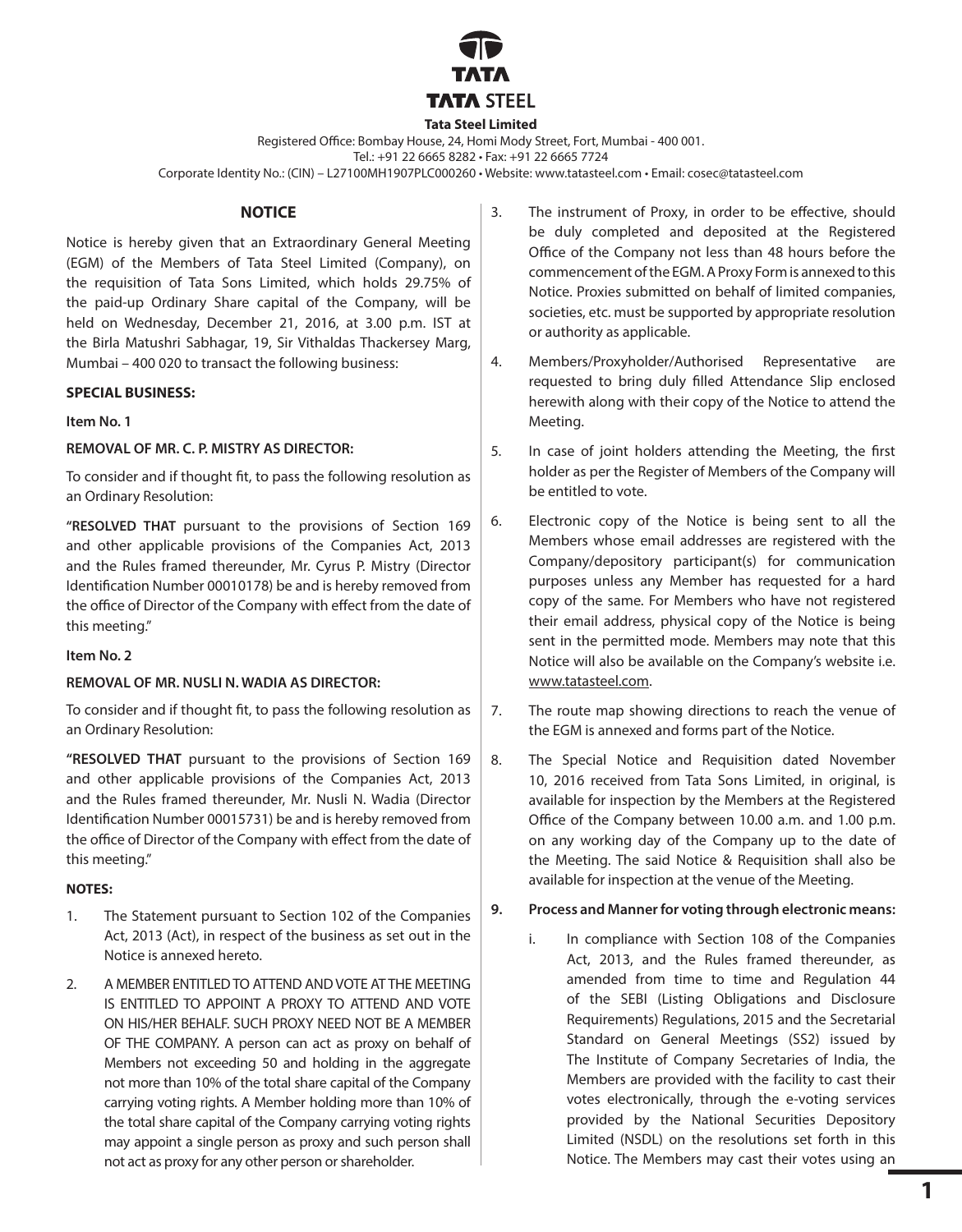# **TATA STEEL**

electronic voting system from a place other than the venue of the EGM (remote e-voting). The instructions for e-voting are given herein below. The Resolutions passed by the Members through e-voting are deemed to have been passed as if they have been passed at the EGM.

- ii. The facility for voting, either through electronic voting system or ballot paper shall be made available at the EGM and the Members attending the meeting who have not cast their vote by remote e-voting shall be able to exercise their right to vote at the EGM.
- iii. The Members who have cast their vote by remote e-voting prior to the EGM may also attend the EGM but shall not be entitled to cast their vote again.

### **The instructions for remote e-voting are as under:**

- A. In case a Member receives an e-mail from NSDL (for Members whose e-mail addresses are registered with the Company/Depositories):
	- i. Open the e-mail and also open PDF file namely "TSL remote e-voting.pdf" with your Client ID or Folio No. as password. The said PDF file contains your user ID and password/PIN for remote e-voting. Please note that the password is an initial password.
	- ii. Open the internet browser and type the following URL: https://www.evoting.nsdl.com
	- iii. Click on Shareholder Login.
	- iv. If you are already registered with NSDL for remote e-voting then you can use your existing user ID and password/PIN for casting your vote.
	- v. If you are logging-in for the first time, please enter the user ID and password provided in the PDF file attached with the e-mail as initial password. Click Login.
	- vi. The Password Change Menu will appear on your screen. Change the password/PIN with new password of your choice, making sure that it contains a minimum of eight digits or characters or a combination of both. Please take utmost care to keep your password confidential.
	- vii. Once the remote e-voting home page opens, click on remote e-voting > Active e-Voting Cycles.
	- viii. Select "EVEN" (E-Voting Event Number) of Tata Steel Limited which is 105772. Now you are ready for remote e-voting as Cast Vote page opens.
	- ix. Cast your vote by selecting appropriate option and click on "Submit" and also "Confirm" when prompted.
- x. Upon confirmation, the message "Vote cast successfully" will be displayed.
- xi. Once the vote on the resolution is cast, the Member shall not be allowed to change it subsequently.
- xii. Institutional shareholders (i.e. other than individuals, HUF, NRI, etc.) are required to send scanned copy (PDF/JPG format) of the relevant Board Resolution/ Authority letter, etc., together with attested specimen signature of the duly authorised signatory(ies) who are authorised to vote, to the Scrutinizer through e-mail to **tsl.scrutinizer@gmail.com** with a copy marked to evoting@nsdl.co.in.
- B. In case a Member receives physical copy of the Notice of the EGM (for Members whose e-mail addresses are not registered with the Company/Depositories or requesting physical copy):
	- i. Initial password is provided in the enclosed Attendance Slip along with EVEN (e-voting number), user ID and password.
	- ii. Please follow all steps from SI. No. (ii) to SI. No. (xii) as above in (A), to cast your vote.

# **Other Instructions:**

- i. In case of any queries, you may refer the Frequently Asked Questions (FAQs) for Members and remote e-voting user manual for Members, available at the 'downloads section' of www.evoting.nsdl.com or call on toll free no.: 1800-222-990.
- ii. The remote e-voting period commences on Sunday, December 18, 2016 (9.00 a.m. IST) and ends on Tuesday, December 20, 2016 (5.00 p.m. IST). During this period, Members of the Company, holding shares either in physical form or in dematerialised form, as on the cut-off date of Wednesday, December 14, 2016, may cast their vote by remote e-voting. The remote e-voting module shall be disabled by NSDL for voting thereafter. Once the vote on a resolution is cast by the Member, the Member shall not be allowed to change it subsequently.
- iii. The voting rights of Members shall be in proportion to their share of the paid-up equity share capital of the Company as on the cut-off date of Wednesday, December 14, 2016 and as per the Register of Members of the Company.
- iv. Any person, who acquires shares of the Company and becomes a Member of the Company after dispatch of the Notice of EGM and holding shares as of the cut-off date, i.e. December 14, 2016, may obtain the login ID and password by sending a request at e-voting@nsdl.co.in. However, if you are already registered with NSDL for remote e-voting then you can use your existing user ID and password for casting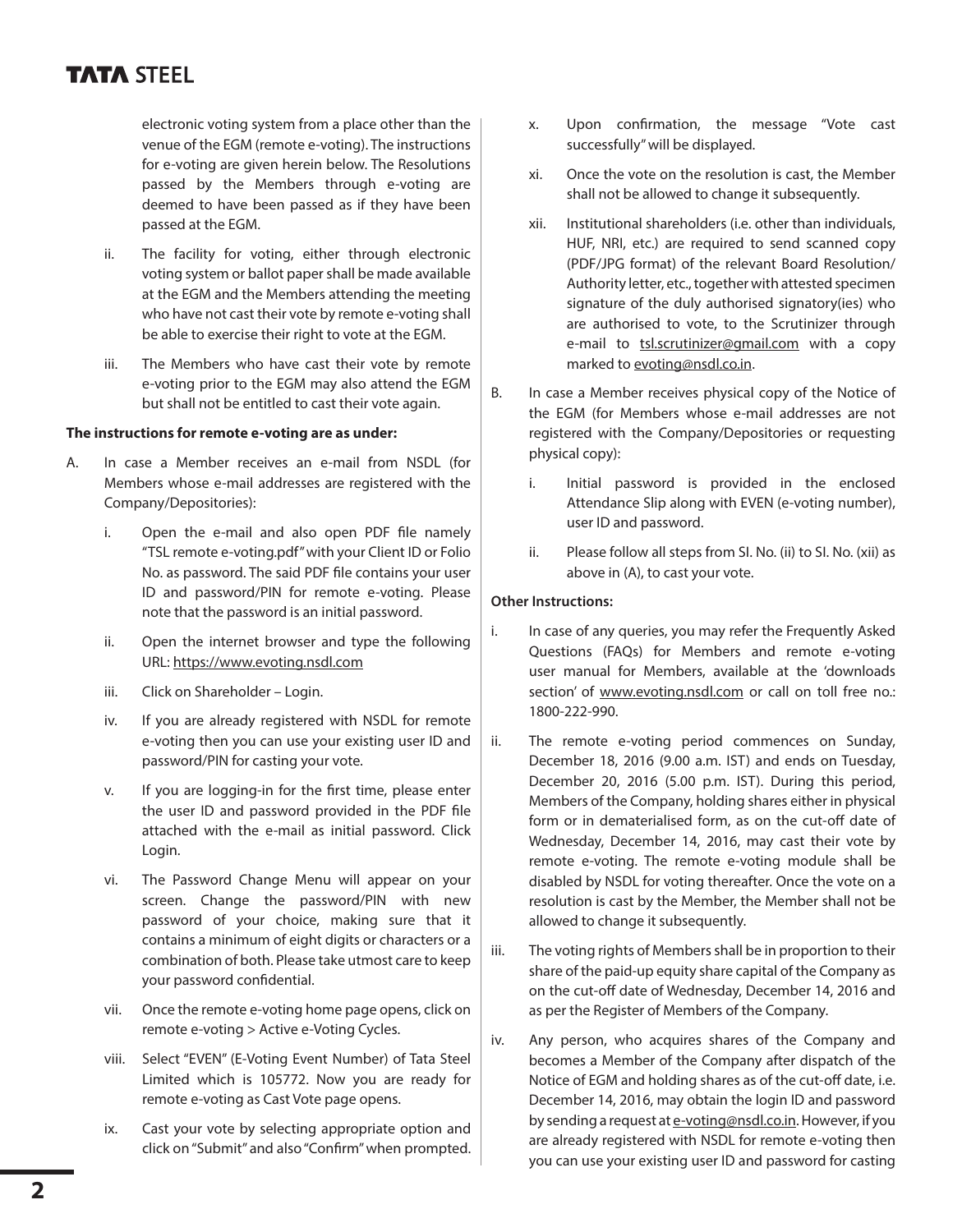

your vote. If you forgot your password, you can reset your password by using "Forgot User Details/Password" option available on www.evoting.nsdl.com.

- v. A person, whose name is recorded in the register of members or in the register of beneficial owners maintained by the depositories as on the cut-off date only shall be entitled to avail the facility of voting, either through remote e-voting or voting at the EGM through electronic voting system or ballot paper.
- vi. The Board of Directors has appointed Mr. P. N. Parikh (Membership No. FCS 327) or failing him Mr. Mitesh Dhabliwala (Membership No. FCS 8331) of M/s Parikh & Associates, Practicing Company Secretaries, as the Scrutinizer to scrutinize the remote e-voting process as well as voting at the EGM in a fair and transparent manner.
- vii. At the EGM, at the end of the discussion of the resolutions on which voting is to be held, the Chairman shall with the assistance of the Scrutinizer allow voting for all those Members who are present but have not cast their vote electronically using the remote e-voting facility.
- viii. The Scrutinizer shall immediately after the conclusion of voting at the EGM, first count the votes at the EGM, thereafter unblock the votes cast through remote e-voting in the presence of at least two witnesses not in the employment of the Company and make not later than 48 hours of conclusion of the meeting, a consolidated Scrutinizer's Report of the total votes cast in favour or against, if any, to the Chairman of the Company or a person authorised by him in writing who shall countersign the same.
- ix. The Chairman or a person authorised by him in writing shall declare the result of voting forthwith.
- x. The results declared along with the Scrutinizer's Report shall be placed on the Company's website www.tatasteel.com and on the website of NSDL www.evoting.nsdl.com and the same shall be communicated to BSE Limited and National Stock Exchange of India Limited, where the equity shares of the Company are listed. The results shall also be displayed on the notice board at the Registered Office of the Company.

**By Order of the Board of Directors** For Tata Steel Limited

**Sd/-**

**Parvatheesam Kanchinadham** Company Secretary (ACS: 15921)

# Mumbai November 25, 2016

### **Registered Office:**

Bombay House, 24, Homi Mody Street, Fort, Mumbai 400 001 Tel: +91 22 6665 8282 • Fax: +91 22 6665 7724 Email: cosec@tatasteel.com; Website: www.tatasteel.com CIN – L27100MH1907PLC000260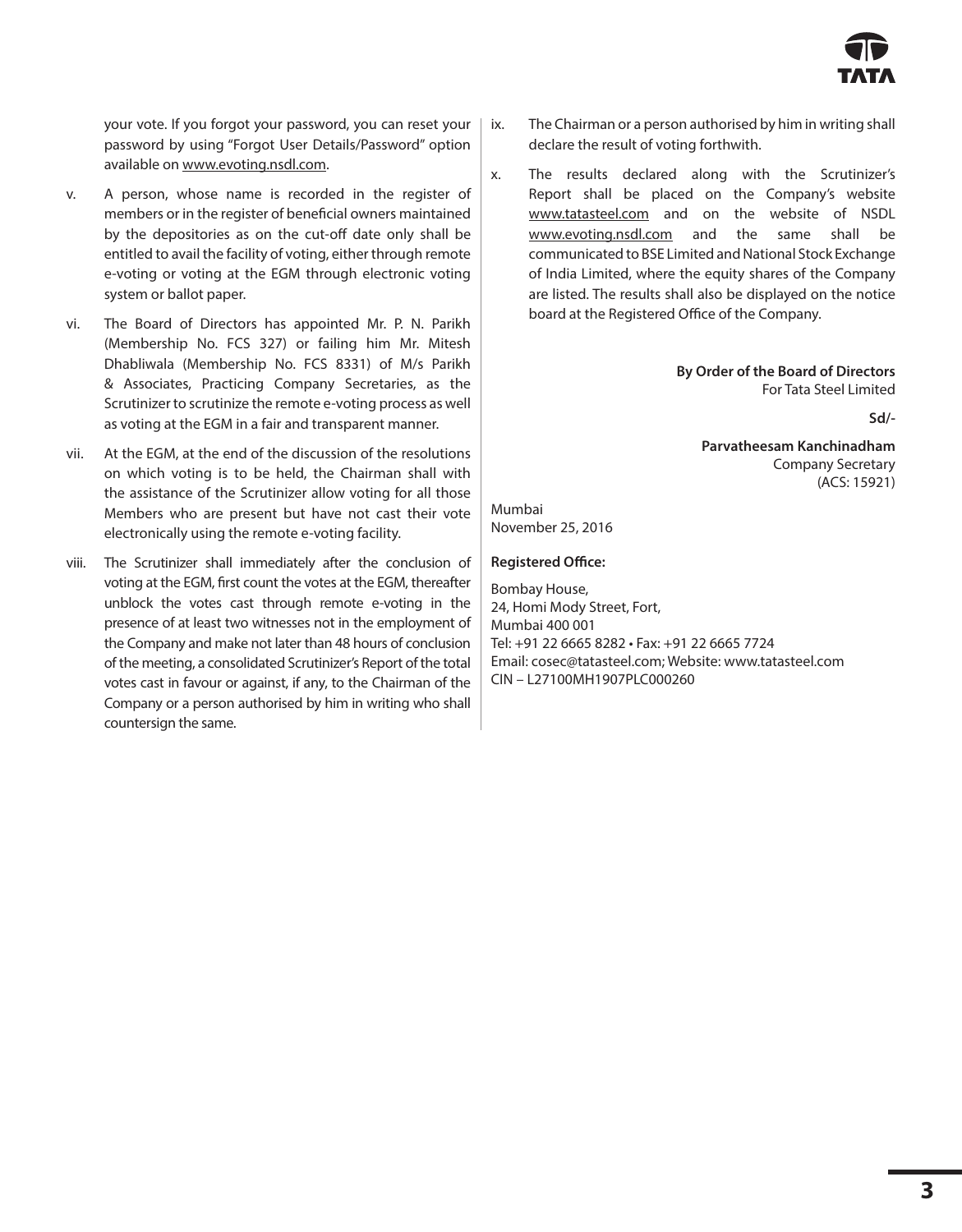# **TATA STEEL**

# **STATEMENT PURSUANT TO SECTION 102 OF THE COMPANIES ACT, 2013**

#### **SPECIAL BUSINESS:**

### **Item No. 1**

- 1. Tata Sons Limited (Tata Sons or the Requisitionist), holding 29.75% of the paid-up equity share capital of the Company, has sought the removal of Mr. Cyrus P. Mistry from the Board of Directors of the Company pursuant to issuance of Special Notice dated November 10, 2016 under Section 169(2) of the Companies Act, 2013. The copy of the said Special Notice is being sent along with this Notice for the information of the shareholders.
- 2. Mr. Cyrus P. Mistry was appointed as a Non-Executive Director (liable to retire by rotation) of the Company on August 14, 2012. The Board of Directors of the Company elected Mr. Cyrus P. Mistry as the Deputy Chairman of the Board of Directors of the Company with effect from November 9, 2012 and as Chairman of the Board of Directors of the Company with effect from December 28, 2012. Mr. Cyrus P. Mistry retired by rotation at the Annual General Meeting held on August 12, 2016 and was reappointed as a Director of the Company. Mr. Cyrus P. Mistry serves as a Member of the Nomination and Remuneration Committee and the Executive Committee of the Board of the Company.
- 3. The Board of Directors of the Company would like to clarify that the copy of the Special Notice issued by the Requisitionist is being sent along with this Notice with a view to provide the relevant background concerning Item 1 of special business to be transacted at the EGM. Consequently, the Company, the Board of Directors of the Company and its officers do not take any responsibility for the same.
- 4. The relevant information in relation to attendance, remuneration and evaluation of Mr. Cyrus P. Mistry as a director of the Company is contained in the Corporate Governance Section of the Directors' Report and in its Annexure 4, which is part of the Integrated Report of the Company for the Financial Year 2015-16. Similar details may be found in the previous Annual Reports of the Company. The reports are available on the Company's website www.tatasteel.com. The Annual Reports of the Company are open for inspection at the Registered Office of the Company between 10.00 am and 1.00 pm on any working day of the Company up to the date of the meeting. Further, any Member wishing to obtain a copy of such report may write to the Company Secretary.
- 5. On November 25, 2016, the Board of Directors of the Company adopted a resolution through circulation to replace Mr. Cyrus P. Mistry as the Chairman of the Board with immediate effect and to elect Mr. O. P. Bhatt, an Independent Director, as the Chairman of the Board. Mr. Bhatt will serve as the Chairman till the outcome of the Extraordinary General Meeting of the Company. The Board of Directors appointed an Independent Director as the Chairman keeping in mind principles of good corporate governance and to provide impartial leadership to the Company in its preparation and conduct of the EGM. This decision was taken to also ensure stability to the Company and in the larger interest of Tata Steel's stakeholders including but not limited to employees, trading partners, financial stakeholders and local community around its operations.
- 6. Mr. Cyrus P. Mistry has informed the Company that he intends to make both, written and oral representation to the shareholders in respect of his removal. The Company will in terms of Section 169(4) of the Companies Act, 2013, subject to the proviso of the said Section and if the time permits it to do so, circulate the written representation to the shareholders.

Other than Mr. Cyrus P. Mistry, none of the other Directors or Key Managerial Personnel of the Company or their respective relatives is concerned or interested in the resolution set out in Item No. 1 of the Notice.

### **Item No. 2**

- 1. Tata Sons Limited (Tata Sons or the Requisitionist), holding 29.75% of the paid-up equity share capital of the Company, has sought the removal of Mr. Nusli N. Wadia from the Board of Directors of the Company pursuant to issuance of Special Notice under Section 169(2) of the Companies Act, 2013. The copy of the said Special Notice is being sent along with this Notice for the information of the shareholders.
- 2. Mr. Nusli N. Wadia was first appointed as a Director of the Company on August 29, 1979. Mr. Nusli N. Wadia has throughout been a Non-Executive Director of the Company. Post coming into effect of Clause 49 of the Listing Agreement in February 2000, Mr. Nusli N. Wadia was categorized as an Independent Director. Upon the Companies Act, 2013 becoming effective, in compliance with Section 149 thereof, the Company at the Annual General Meeting held on August 14, 2014, appointed Mr. Nusli N. Wadia as an Independent Director and he continues to be so as of the date of this Notice. Mr. Nusli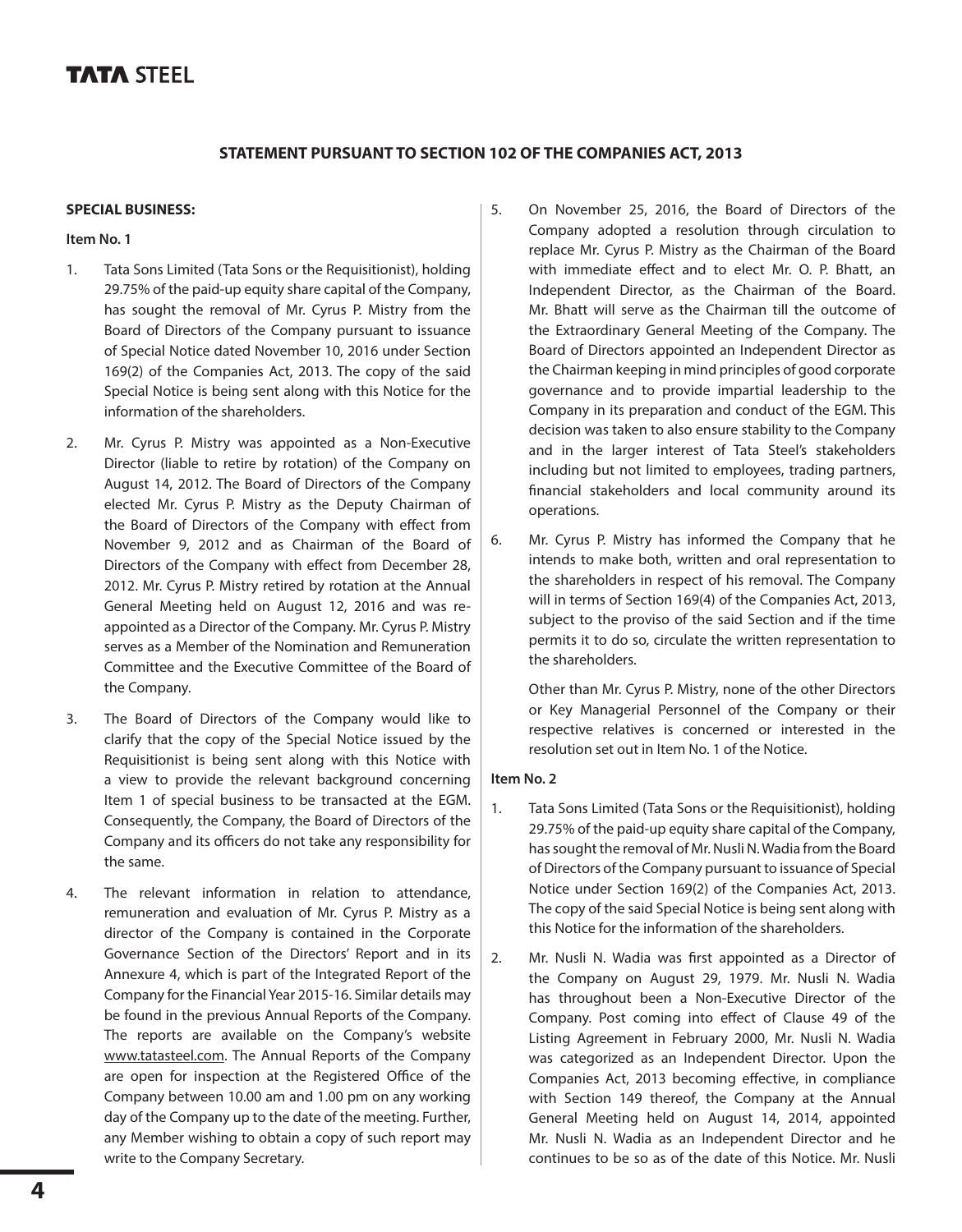N. Wadia serves as the Chairman of the Nomination and Remuneration Committee and as a Member of the Executive Committee of the Board of the Company.

- 3. The Board of Directors of the Company would like to clarify that the copy of the Special Notice issued by the Requisitionist is being sent along with this Notice with a view to provide the relevant background concerning Item 2 of special business to be transacted at the EGM. Consequently, the Company, the Board of Directors of the Company and its officers do not take any responsibility for the same.
- 4. The relevant information in relation to attendance, remuneration and evaluation of Mr. Nusli N. Wadia as a director of the Company is contained in the Corporate Governance Section of the Directors' Report and in its Annexure 4, which is part of the Integrated Report of the Company for the Financial Year 2015-16. Similar details may be found in the previous Annual Reports of the Company. The reports are available on the Company's website www.tatasteel.com. The Annual Reports of the Company are open for inspection at the Registered Office of the Company between 10.00 am and 1.00 pm on any working day of the Company up to the date of the meeting. Further, any Member wishing to obtain a copy of such report may write to the Company Secretary.
- 5. Mr. Nusli N. Wadia, vide his letter dated November 21, 2016 addressed to the Board of Directors and the Company Secretary, has *inter alia,* termed the reasons provided by the Requisitionist in the Special Notice for his removal as baseless, false, defamatory and libellous and have been made with the intention of harming his reputation. Further, Mr. Nusli N. Wadia has questioned the ability of the Requisitionist to requisition a general meeting and vote to remove him as a Director (he being an Independent Director) from the Board of the Company. The said letter is open for inspection at the Registered Office of the Company between 10.00 am and 1.00 pm on any working day of the Company up to the date of the meeting.
- 6. Mr. Nusli N. Wadia, vide his letter dated November 23, 2016 addressed to the Board of Directors and the Company Secretary, has requested the Board of Directors to forthwith institute an independent investigation upon the allegations as set out in the Special Notice issued by Tata Sons Limited dated November 10, 2016 or state otherwise on the allegations. The letter was tabled at the Board of Directors meeting held on November 25, 2016. The said letter is open for inspection at the Registered Office of the Company between 10.00 am and 1.00 pm on any working day of the Company up to the date of the meeting
- 7. Mr. Nusli N. Wadia has informed the Company that he intends to make both written and oral representation to the shareholders in respect of his removal. The Company will in terms of Section 169(4) of the Companies Act, 2013, subject to proviso of the said Section and if the time permits it to do so, circulate the written representation to the shareholders.

Other than Mr. Nusli N. Wadia, none of the other Directors or Key Managerial Personnel of the Company or their respective relatives is concerned or interested in the resolution set out in Item No. 2 of the Notice.

> **By Order of the Board of Directors** For Tata Steel Limited

> > **Sd/-**

 **Parvatheesam Kanchinadham** Company Secretary (ACS: 15921)

Mumbai November 25, 2016

## **Registered Office:**

Bombay House, 24, Homi Mody Street, Fort, Mumbai 400 001 Tel: +91 22 6665 8282 • Fax: +91 22 6665 7724 Email: cosec@tatasteel.com; Website: www.tatasteel.com CIN – L27100MH1907PLC000260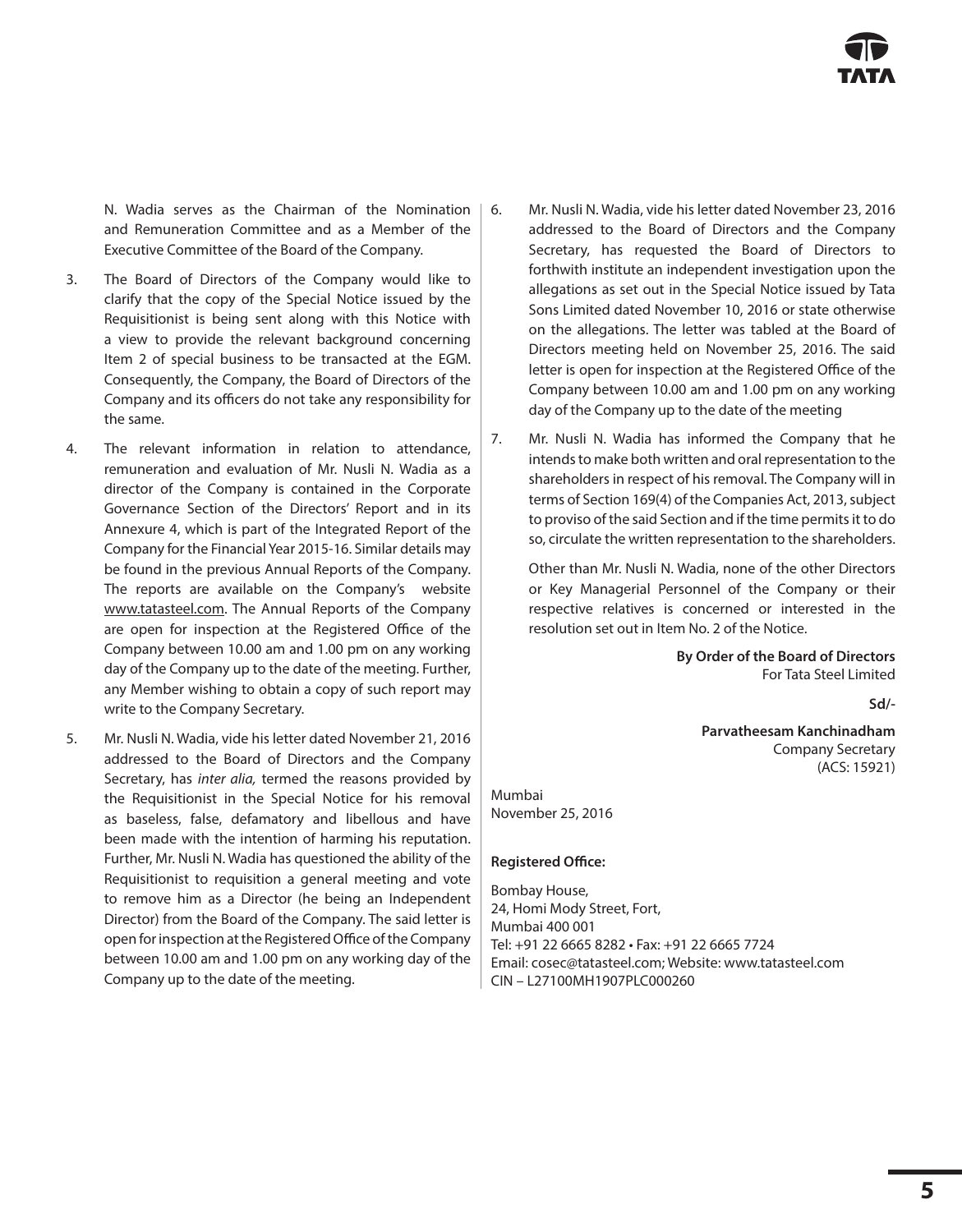**Route Map to the EGM Venue**

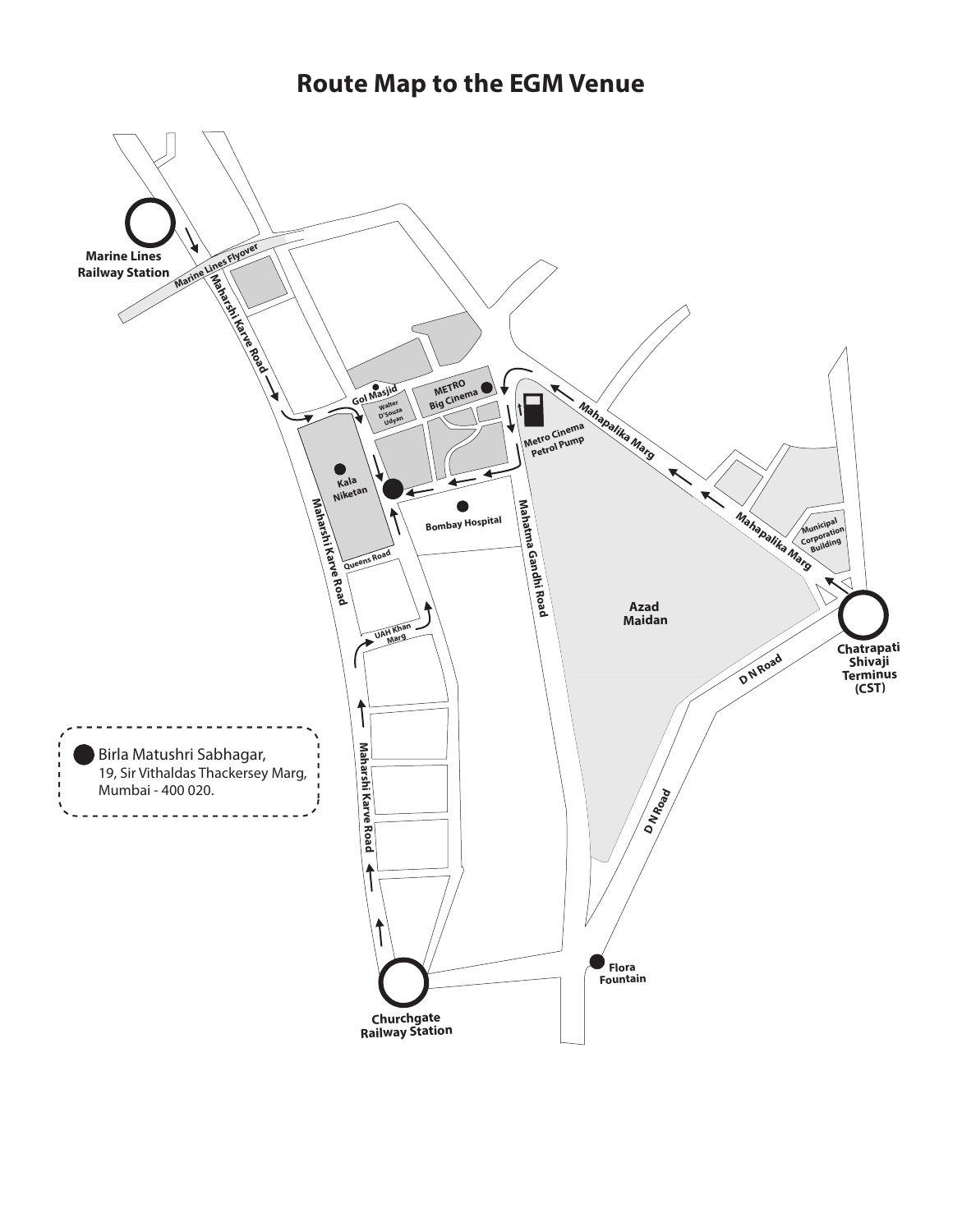# **TA STEEL**

**Tata Steel Limited**

Registered Office: Bombay House, 24, Homi Mody Street, Fort, Mumbai - 400 001.

Tel.: +91 22 6665 8282 • Fax: +91 22 6665 7724

Corporate Identity No.: (CIN) – L27100MH1907PLC000260 • Website: www.tatasteel.com • Email: cosec@tatasteel.com

# **ATTENDANCE SLIP**

(To be presented at the entrance)

#### **EXTRAORDINARY GENERAL MEETING ON WEDNESDAY, DECEMBER 21, 2016 AT 3.00 P.M. IST**

at Birla Matushri Sabhagar,19, Sir Vithaldas Thackersey Marg, Mumbai-400 020.

I hereby record my presence at the Extraordinary General Meeting of the Company held on Wednesday, December 21, 2016 at 3.00 p.m. IST at Birla Matushri Sabhagar, 19, Sir Vithaldas Thackersey Marg, Mumbai – 400 020.

Folio No. \_\_\_\_\_\_\_\_\_\_\_\_\_\_\_\_\_\_\_\_\_\_\_\_\_\_\_\_\_\_\_\_ DP ID No. \_\_\_\_\_\_\_\_\_\_\_\_\_\_\_\_\_\_\_\_\_\_\_\_\_\_\_\_\_\_\_ Client ID No. \_\_\_\_\_\_\_\_\_\_\_\_\_\_\_\_\_\_\_\_\_\_\_\_\_\_\_

Name of the Member: \_\_\_\_\_\_\_\_\_\_\_\_\_\_\_\_\_\_\_\_\_\_\_\_\_\_\_\_\_\_\_\_\_\_\_\_\_\_\_\_\_\_\_\_\_\_\_\_\_\_\_\_\_\_\_\_\_\_\_\_\_\_ Signature: \_\_\_\_\_\_\_\_\_\_\_\_\_\_\_\_\_\_\_\_\_\_\_\_\_\_\_\_\_\_

Name of the Proxyholder/ \_\_\_\_\_\_\_\_\_\_\_\_\_\_\_\_\_\_\_\_\_\_\_\_\_\_\_\_\_\_\_\_\_\_\_\_\_\_\_\_\_\_\_\_\_\_\_\_\_\_\_\_\_\_\_\_\_\_\_ Signature: \_\_\_\_\_\_\_\_\_\_\_\_\_\_\_\_\_\_\_\_\_\_\_\_\_\_\_\_\_\_

Authorised Representative

1. Only Member/Proxyholder/Authorised Representative can attend the Meeting.

2. Member/Proxyholder/Authorised Representative should bring his/her copy of the Notice of the EGM for reference at the Meeting.

# **TATA STEEL**

 $\rightarrow \rightarrow$ 

**Tata Steel Limited**

Registered Office: Bombay House, 24, Homi Mody Street, Fort, Mumbai - 400 001.

Tel.: +91 22 6665 8282 • Fax: +91 22 6665 7724

Corporate Identity No.: (CIN) – L27100MH1907PLC000260 • Website: www.tatasteel.com • Email: cosec@tatasteel.com

# **PROXY FORM**

[Pursuant to Section 105(6) of the Companies Act, 2013 and Rule 19(3) of the Companies (Management and Administration) Rules, 2014]

| 1. | Name: Name: Name: Name: Name: Name: Name: Name: Name: Name: Name: Name: Name: Name: Name: Name: Name: Name: Name: Name: Name: Name: Name: Name: Name: Name: Name: Name: Name: Name: Name: Name: Name: Name: Name: Name: Name: |  |
|----|-------------------------------------------------------------------------------------------------------------------------------------------------------------------------------------------------------------------------------|--|
|    |                                                                                                                                                                                                                               |  |
|    | <u> 1980 - Johann Stoff, amerikansk politiker (d. 1980)</u>                                                                                                                                                                   |  |
| 2. |                                                                                                                                                                                                                               |  |
|    |                                                                                                                                                                                                                               |  |
|    | <u> 1989 - Johann Barn, fransk politik (d. 1989)</u>                                                                                                                                                                          |  |
| 3. |                                                                                                                                                                                                                               |  |
|    |                                                                                                                                                                                                                               |  |
|    | the control of the control of the control of the control of the control of the control of                                                                                                                                     |  |

as my/our proxy to attend and vote (on a poll) for me/us and on my/our behalf at the Extraordinary General Meeting of the Company to be held on Wednesday, December 21, 2016 at 3.00 p.m. IST at Birla Matushri Sabhagar, 19, Sir Vithaldas Thackersey Marg, Mumbai - 400 020 and at any adjournment thereof in respect of such resolutions as are indicated below: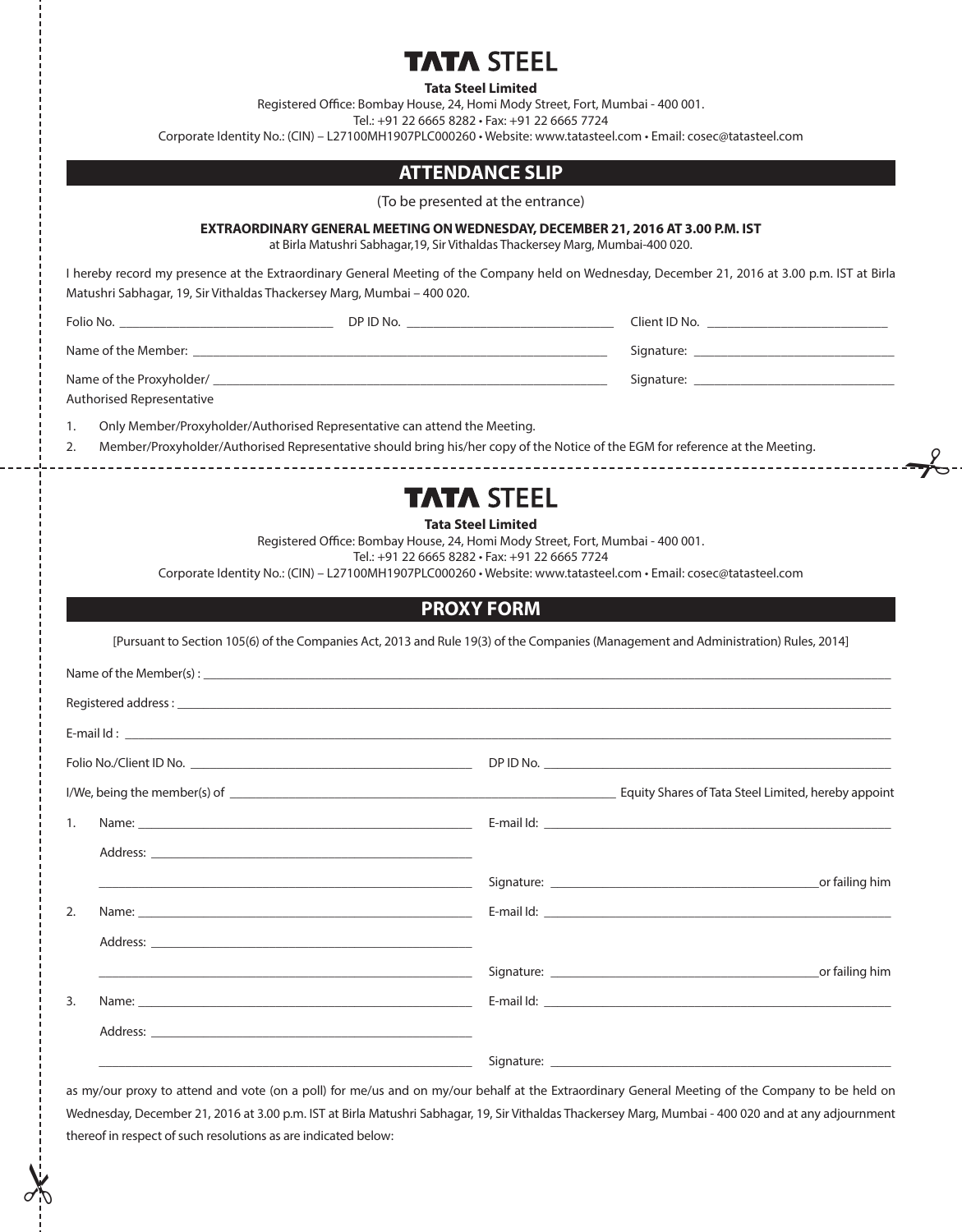\*\* I wish my above Proxy to vote in the manner as indicated in the box below:

| <b>Resolution No.</b>   | <b>Resolution</b>                          | For | <b>Against</b> |  |
|-------------------------|--------------------------------------------|-----|----------------|--|
| <b>Special Business</b> |                                            |     |                |  |
|                         | Removal of Mr. C. P. Mistry as Director    |     |                |  |
|                         | Removal of Mr. Nusli, N. Wadia as Director |     |                |  |

-------------

| Signed this                          | day of | 2016                         |  |
|--------------------------------------|--------|------------------------------|--|
|                                      |        | Affix<br>Revenue<br>Stamp    |  |
| Signature of Shareholder<br>$\cdots$ |        | Signature of Proxy holder(s) |  |

#### **NOTES:**

- 1. This Form of Proxy in order to be effective should be duly completed and deposited at the Registered Office of the Company at Bombay House, 24, Homi Mody Street, Fort, Mumbai - 400 001, not less than 48 hours before the commencement of the Meeting.
- \*\* 2. This is only optional. Please put a '√' in the appropriate column against the resolutions indicated in the Box. If you leave the 'For' or 'Against' column blank against any or all the resolutions, your Proxy will be entitled to vote in the manner as he/she thinks appropriate.
	- 3. Appointing proxy does not prevent a member from attending in person if he so wishes.
	- 4. In case of jointholders, the signature of any one holder will be sufficient, but names of all the jointholders should be stated.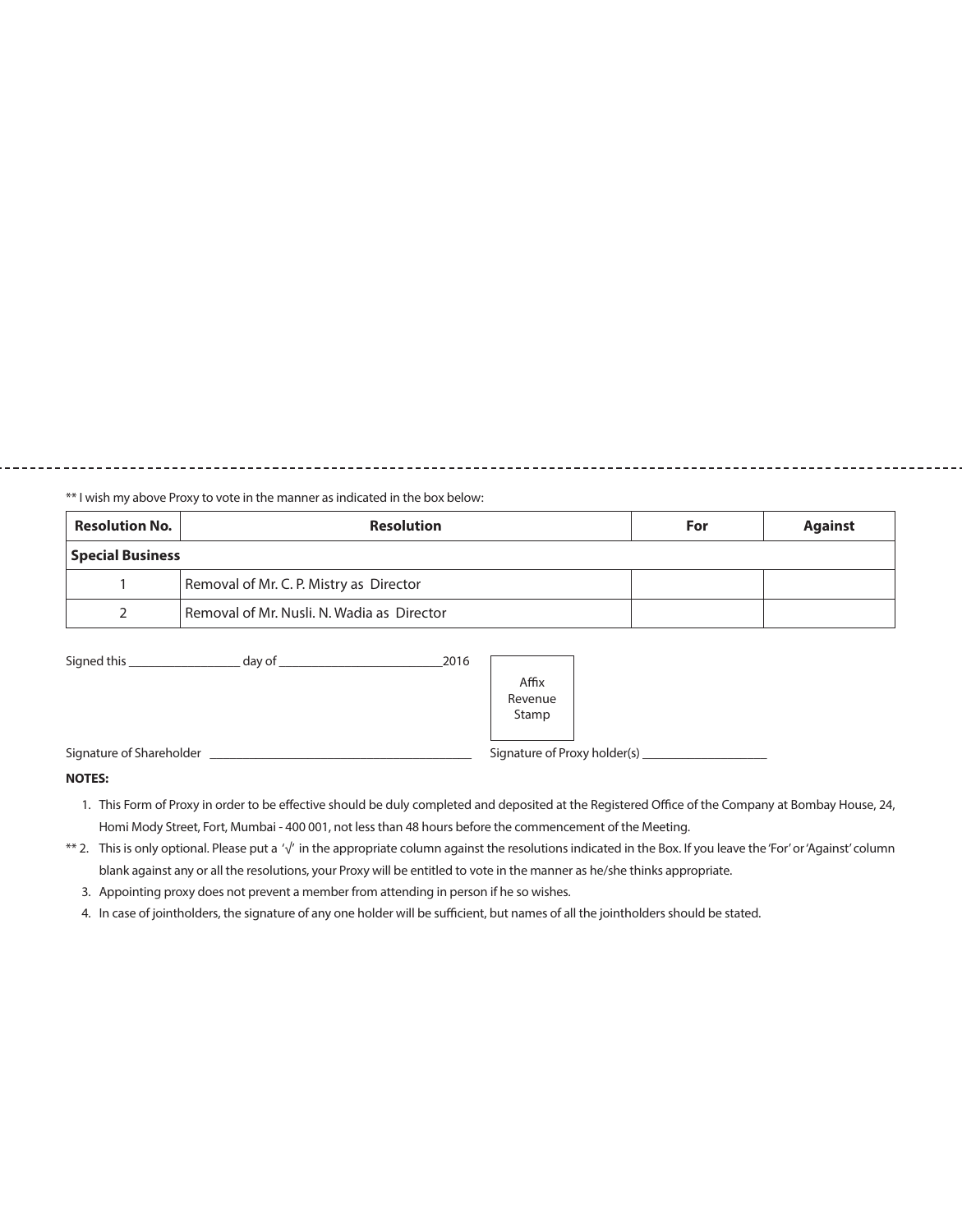November 10, 2016

The Board of Directors Tata Steel Limited Bombay House, 24 Homi Mody Street, Mumbai 400001.

Madam, Sirs,

- **Re: Issue of Special Notice and Requisition under the applicable provisions of the Companies Act, 2013 and the Rules framed thereunder for convening an Extraordinary General Meeting of the shareholders of Tata Steel Limited**
- 1. Tata Sons Limited is a shareholder of Tata Steel Limited ("**Tata Steel**") and holds, as on the date of this letter, 28,88,97,646 Ordinary shares representing 29.75% of the paid up Ordinary share capital of Tata Steel.
- 2. Pursuant to Section 100(2)(a) and other applicable provisions of the Companies Act, 2013 and the Rules framed thereunder, we submit this requisition to you for convening an Extraordinary General Meeting of the shareholders of Tata Steel, in the manner prescribed under applicable law, to pass the following 2 (two) resolutions.

### *Item No. 1*

## *REMOVAL OF MR. C. P. MISTRY AS DIRECTOR*

*To pass the following resolution as an Ordinary Resolution:*

 *"RESOLVED THAT pursuant to the provisions of Section 169 and other applicable provisions of the Companies Act, 2013 and the Rules framed thereunder, Mr. Cyrus P. Mistry (Director Identification Number 00010178) be and is hereby removed from the office of Director of the Company with effect from the date of this meeting."*

Although there is no requirement, legally or otherwise, for the benefit of the shareholders, the following may be noted:

- (i) Tata Sons Limited is the Promoter of Tata Steel and holds 29.75% of the Ordinary share capital of Tata Steel.
- (ii) Tata Sons Limited is the principal investment holding company and promoter of Tata companies. About 66% of the ordinary share capital of Tata Sons Limited is held by philanthropic trusts, which support education, health, livelihood generation and art and culture. In 2015-16, the revenue of Tata companies, taken together, was over USD 100 billion. These companies collectively employ over 660,000 people. Tata companies are present in over 100 countries

spanning 6 continents and operate with a mission '*To improve the quality of life of the communities we serve globally, through long-term stakeholder value creation based on Leadership with Trust'.* 

- (iii) On October 24, 2016, the Board of Directors of Tata Sons Limited passed a resolution to replace Mr. Cyrus P Mistry as the Executive Chairman of Tata Sons Limited and revoked all his executive powers, fully supported by the three Directors of Tata Sons Limited nominated by the philanthropic trusts (primarily the Sir Dorabji Tata Trust and the Sir Ratan Tata Trust). It may be noted that the Board of Directors of Tata Sons Limited has lost confidence in Mr. Cyrus P Mistry to lead Tata Sons Limited for a combination of several factors. The Tata Sons' Board, in its collective wisdom, took the decision to replace Mr. Mistry. The Board had felt that the removal of Mr. Mistry as Chairman was absolutely necessary for the future success of the Tata group.
- (iv) Tata Steel, of which Tata Sons Limited is the promoter, forms an integral part of the Tata group and enjoys the right to use the 'Tata' brand by virtue of the Tata Brand Equity and Business Promotion Agreement entered into between Tata Steel and Tata Sons Limited. Substantial goodwill and benefits accrue to Tata Steel by such usage and association with the Tata group.
- (v) Mr. Mistry has not abided by the Governance Guidelines, in the formulation of which he played an active role and himself recommended to the Tata companies its adoption, which required him to resign from the Board of Tata Steel. In addition, Mr. Mistry has made certain unsubstantiated allegations, which cast aspersions not only on Tata Sons Limited and its Board of Directors, but also on the Tata group as a whole, of which Tata Steel Limited is an integral part. The communication, which was marked as 'confidential', was made public. Mr. Mistry's conduct has caused enormous harm to the Tata group, Tata Steel Limited and its stakeholders, including employees and shareholders. Consequently, it is felt